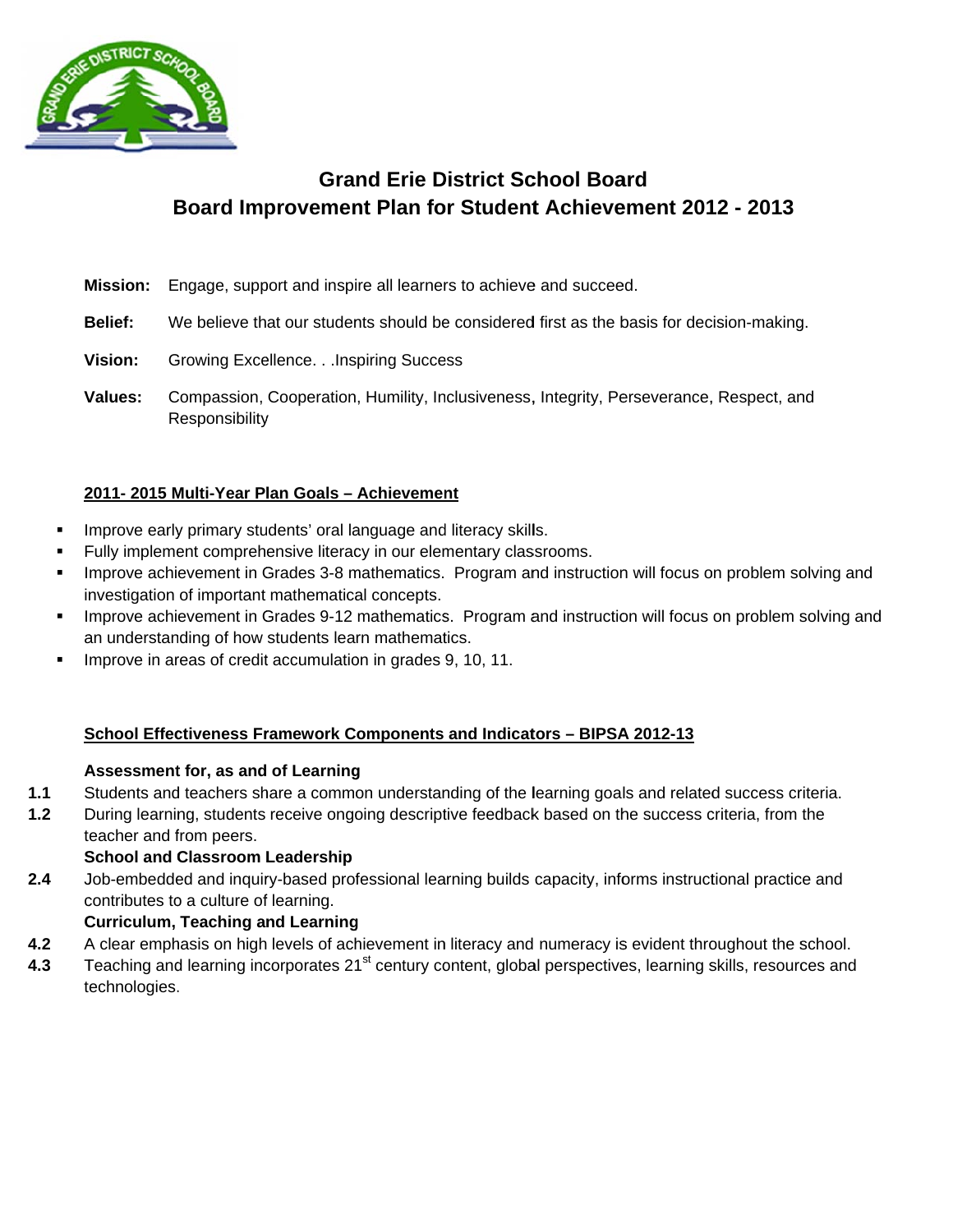#### **Smart Goal ‐ Language Literacy**

• **Improve achievement at Level 3 & 4 in Reading and Writing**

## **Reading**

- Primary ‐ we will improve our result from 58% to 60%
- Junior we will maintain our gains and work towards a 2% increase in scores to 73%

## **Writing**

- Primary ‐ we will improve our result from 66% to 68% or above
- Junior ‐ we will improve our result from 62% to 64% or above

**Special Education Goals**: to improve achievement at Levels 3 & 4 for students with special education needs (excluding Gifted):

## **Reading**

- Primary we will improve results from 23% to 25%
- Junior we will improve results from 43% to 45%

## **Writing**

- Primary we will improve results from 49% to 51%
- Junior we will improve results from 37% to 39%

## Professional Learning and Capacity Building

- **School Support Initiative – Junior/Intermediate –** A partnership with Student Success that includes targeted intervention for the highest needs Compensatory Education schools ‐ supports 8 schools; use of achievement data to identify the most urgent learning needs; Learning Cycle and resource support, Professional Development connected to needs of the schools
- Special Education: system Special Education staff will support Junior/Intermediate teachers, as needed, in the School Support Initiative
- Aboriginal Education staff will support teachers in classrooms to increase FNMI student achievement dependent on school and classroom needs as identified by data and teacher observation
- **System Implementation and Monitoring (SIM) ‐ Collaborative Inquiry**
- Mandatory participation for the Moderate Needs Compensatory Education Schools and District Support Year 1 schools
- Option for other schools based on school data and need for system PD focus FOS Superintendent consultation with Principals to determine participation
- Schools will choose a literacy or numeracy focus and will be networked during system PD sessions based on need
- full-day sessions for school teams; approach will include "just in time" PD in response to teacher need connected to student learning needs along with collaborative inquiry
- Special Education: system Special Education staff will support teachers, as needed, in SIM Collaborative inquiry projects
- Aboriginal Education staff will support teachers in classrooms to increase FNMI student achievement dependent on school and classroom needs as identified by data

## • **Learning Cycles**

- All schools will complete 2 Learning Cycles based on data that identifies that most urgent learning need of students
- Learning Cycle work will involve an exploration of current student work and teacher instructional practice connected to critical thinking expectations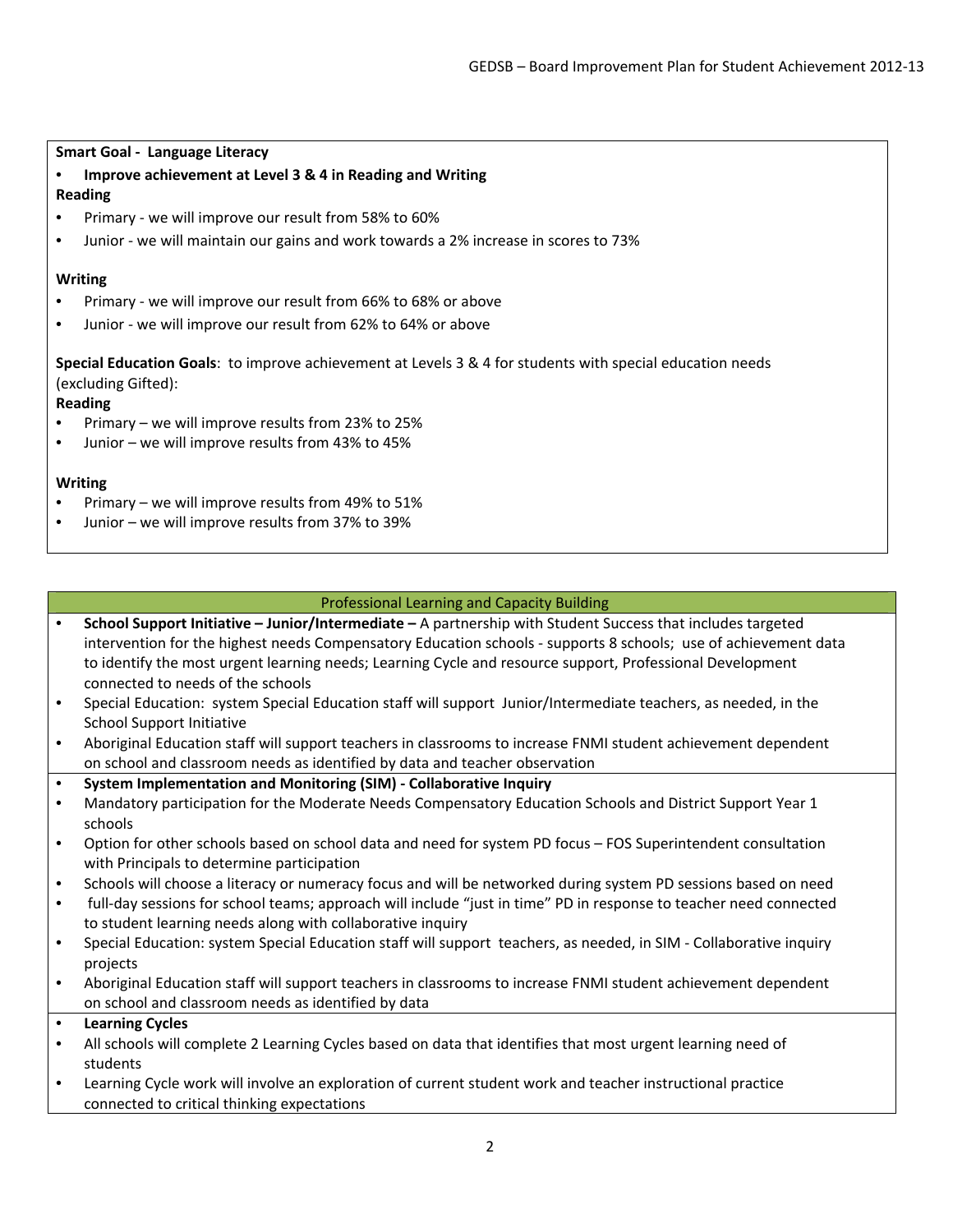| $\bullet$ | Aboriginal Education staff will meet with teachers of the Compensatory Education Schools, twice per learning            |  |  |
|-----------|-------------------------------------------------------------------------------------------------------------------------|--|--|
|           | cycle to assist with FNMI student achievement                                                                           |  |  |
| $\bullet$ | <b>Student Work Study</b>                                                                                               |  |  |
| $\bullet$ | Will involve 8 schools and provided intensive support in literacy and numeracy with a focus on students achieving       |  |  |
|           | at Level 2 in an effort to determine which instructional strategies will support movement to Level 3                    |  |  |
| $\bullet$ | Special Education: professional development connected to Learning for All 2011 will be provided to teachers by          |  |  |
|           | Special Education system staff                                                                                          |  |  |
| $\bullet$ | Education Technology training for Core French teachers Grades 4 to 8; Support Staff will help make the                  |  |  |
|           | connections for teachers as to how this technology can support differentiated instruction to enhance student            |  |  |
|           | learning and improve student achievement                                                                                |  |  |
| $\bullet$ | Ed Tech support for SSI Junior Intermediate goals - literacy and/or numeracy connected to the most urgent               |  |  |
|           | learning need as identified                                                                                             |  |  |
| $\bullet$ | Special Education: professional development sessions focused on the effective use of Assistive Technology (AT)          |  |  |
|           | will be provided to Learning Resource Teachers and teachers of self-contained classes. In partnership with              |  |  |
|           | Elementary Program staff, Special Education support staff will pilot a Grade 6 project at one school in order to        |  |  |
|           | train all students in the class and build staff capacity in the use of AT for EQAO. Special Education support staff     |  |  |
|           | will also provide on-going in class support to maximize the effective use of technology for elementary self-            |  |  |
|           | contained classes                                                                                                       |  |  |
| $\bullet$ | FNMI - Aboriginal content be available as part of the Ed Tech support for SSI Junior Intermediate goals (i.e.           |  |  |
|           | Aboriginal Perspectives Teacher Toolkit)                                                                                |  |  |
| $\bullet$ | <b>Levelled Language Intervention (LLI)</b>                                                                             |  |  |
| $\bullet$ | Program will continue in all Compensatory Schools                                                                       |  |  |
| $\bullet$ | Instructional Coach support is a priority for LLI schools                                                               |  |  |
| $\bullet$ | Special Education: Learning Resource Teachers will continue to include LLI strategies in the provision of services to   |  |  |
|           | students with Special Education needs                                                                                   |  |  |
| $\bullet$ | Aboriginal Education staff will work with schools to identify FNMI students who are participating in the LLI program so |  |  |
|           | that teachers can be supported with FNMI teaching and learning strategies and resources                                 |  |  |
| $\bullet$ | Elementary Family of School meetings will include Principal Learn Teams (PLTs)                                          |  |  |
| $\bullet$ | Comprehensive Literacy will be an area of focus for PLTs                                                                |  |  |
| $\bullet$ | Aboriginal Education staff will meet with Principals of the 8 high needs Compensatory Education Schools in              |  |  |
|           | Brantford, 2 schools in Haldimand and 2 schools in Norfolk to provide information regarding FNMI instructional          |  |  |
|           | practices for inclusion in school improvement plans                                                                     |  |  |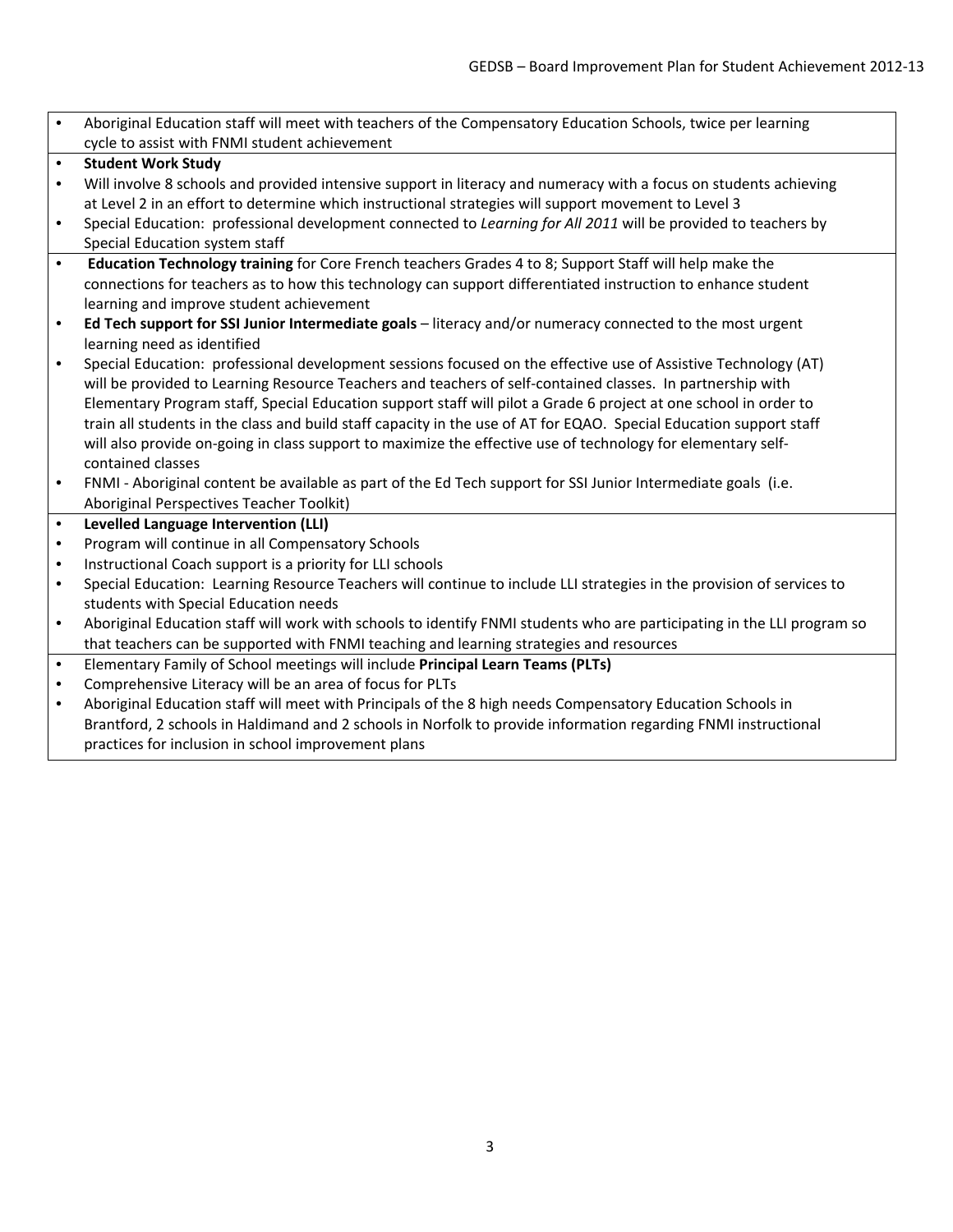Level 3 and 4 Reading and Writing

| <b>Resources</b>                                                                                                                                                                                                                                                                                                                                                                                                                                                                                                                                                                                                                             | <b>Monitoring</b>                                                                                                                                                                                                                                                                                                                                                                                                                                                                                                                                                                                                                                     | <b>Evaluation</b>                                                                                                                                                                                                                                                                                                                                                                  |
|----------------------------------------------------------------------------------------------------------------------------------------------------------------------------------------------------------------------------------------------------------------------------------------------------------------------------------------------------------------------------------------------------------------------------------------------------------------------------------------------------------------------------------------------------------------------------------------------------------------------------------------------|-------------------------------------------------------------------------------------------------------------------------------------------------------------------------------------------------------------------------------------------------------------------------------------------------------------------------------------------------------------------------------------------------------------------------------------------------------------------------------------------------------------------------------------------------------------------------------------------------------------------------------------------------------|------------------------------------------------------------------------------------------------------------------------------------------------------------------------------------------------------------------------------------------------------------------------------------------------------------------------------------------------------------------------------------|
| <b>EPO Grants</b>                                                                                                                                                                                                                                                                                                                                                                                                                                                                                                                                                                                                                            |                                                                                                                                                                                                                                                                                                                                                                                                                                                                                                                                                                                                                                                       |                                                                                                                                                                                                                                                                                                                                                                                    |
| $\bullet$<br>System Implementation<br>and Monitoring<br><b>Early Primary Collaborative</b><br>$\bullet$<br>Inquiry<br><b>OFIP School Support</b><br>Official Languages in<br>Education - FSL<br><b>Aboriginal Education:</b><br><b>FNMI Implementation</b><br><b>Documents</b><br>$\bullet$<br><b>School Effectiveness</b><br>Framework<br><b>Growing Success</b><br>$\bullet$<br>$\bullet$<br>Learning for All K to 12<br><b>Ontario FNMI Education</b><br>$\bullet$<br><b>Policy Framework</b><br><b>Building Bridges to Success</b><br>for FNMI Students<br><b>Ministry Resources</b><br><b>Student Achievement Officers</b><br>$\bullet$ | $\bullet$<br>Superintendent School Visits<br>Family of Schools Meetings<br>$\bullet$<br>Principal Leaders working with<br>$\bullet$<br><b>Support Staff</b><br>Principal monitors<br>$\bullet$<br>implementation of School<br>Improvement Plan<br><b>School Effectiveness</b><br>$\bullet$<br>Framework District Support<br><b>Visits</b><br>$\bullet$<br>Marker Student work through<br>SIM initiative - tracking<br>selected students to assess the<br>impact of implementation of<br>selected instructional<br>strategies<br>Reports to SEAC<br>٠<br><b>Teacher Efficacy Surveys</b><br>$\bullet$<br>related to SEF Indicators 1.1,<br>1.2 and 4.2 | $\bullet$<br>BIPSA Mid-Year Report -<br>February 25 <sup>th</sup> Board<br>Meeting<br>Term 1 and 2 Report<br>Card Data - Reading<br>LLI data<br>$\bullet$<br>Baseline data for IEPs,<br>use of Assistive<br>Technology and SEA use<br>data<br>$\bullet$<br><b>FNMI Grant Summary</b><br>Reports<br>$\bullet$<br>Pre- and post-FSiM<br>attitudes and beliefs<br>survey for teachers |
| <b>SIM Regional Sessions</b><br><b>Human Resources</b><br><b>Instructional Coaches</b><br>$\bullet$<br>Primary/Junior Teacher<br>$\bullet$<br>Consultants<br><b>Special Ed Teacher Consultants</b><br>and Support Staff<br>Lead EA for SEA<br><b>Ed Tech Team</b><br>Native Support and<br><b>Teaching Staff</b><br><b>Other</b><br><b>FNMI Community Partnership</b><br>$\bullet$<br>Grants<br><b>STEP Assessment and Reception</b><br>Centre                                                                                                                                                                                               | $\bullet$<br>Monthly School Resource<br>Team meetings focus on<br>Assistive Technology, Special<br>Equipment Amount (SEA) data<br>and IEPs<br>$\bullet$<br><b>Summary Reports on</b><br>Aboriginal Self ID students                                                                                                                                                                                                                                                                                                                                                                                                                                   |                                                                                                                                                                                                                                                                                                                                                                                    |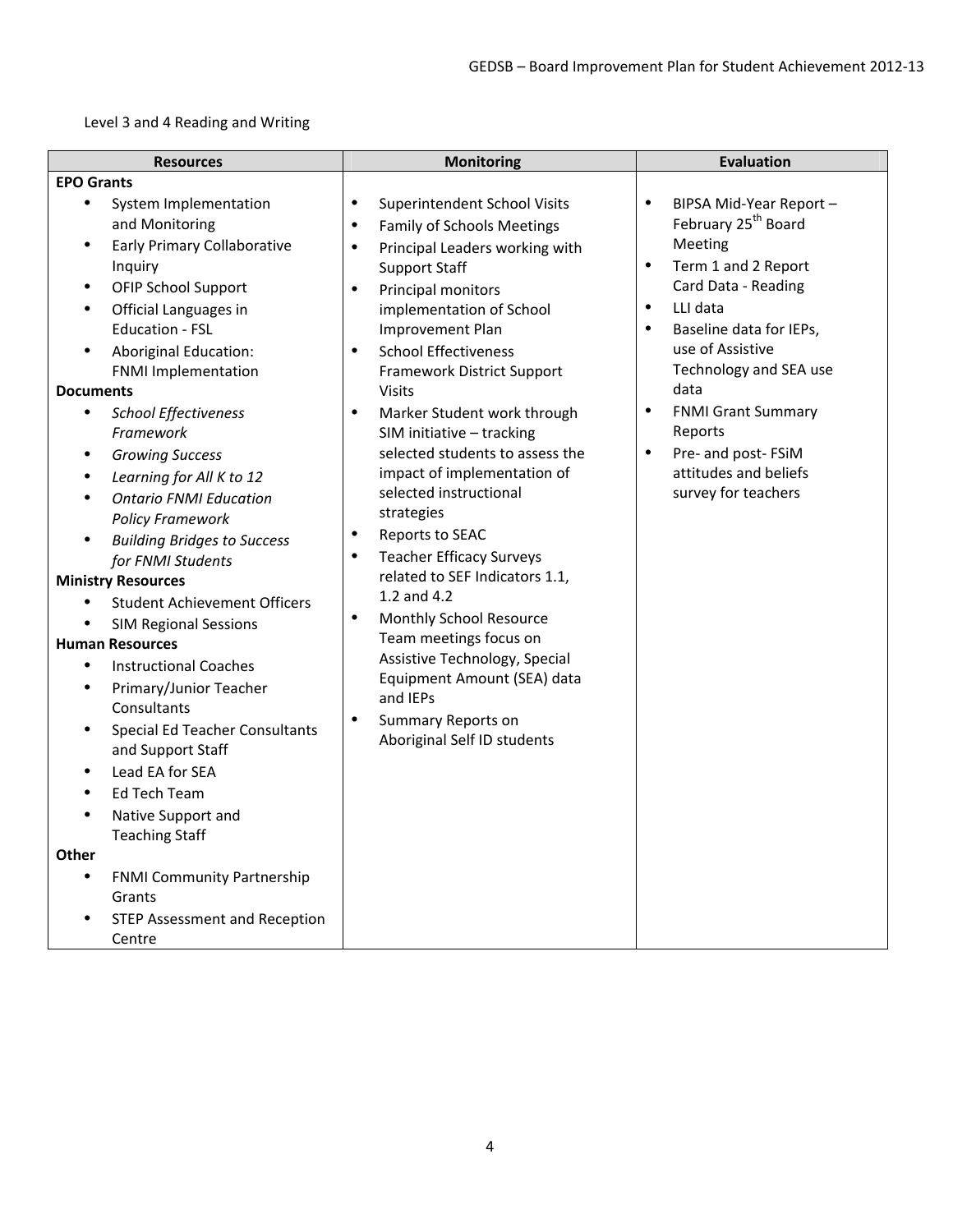| ٠         | <b>Smart Goal</b><br>Improve achievement at Level 3 & 4 in Math                                                                                                      |
|-----------|----------------------------------------------------------------------------------------------------------------------------------------------------------------------|
| $\bullet$ | Primary - we will improve our result from 58% to 60% or above                                                                                                        |
| $\bullet$ | Junior - we will improve our result from 47% to 50% or above                                                                                                         |
| $\bullet$ | By June 2013, students achieving level 3 or 4 in mathematics on their report cards will increase                                                                     |
|           | Grade 7: 65% - 67%                                                                                                                                                   |
|           | Grade 8: 66% - 68%                                                                                                                                                   |
|           | Special Education Goals: to improve achievement at Levels 3 & 4 in Math for students with special education<br>needs (excluding gifted):                             |
| $\bullet$ | Primary - we will improve our result from 30% to 32% or above                                                                                                        |
| ٠         | Junior - we will improve our result from 24% to 26% or above                                                                                                         |
|           |                                                                                                                                                                      |
|           |                                                                                                                                                                      |
|           | <b>Professional Learning and Capacity Building</b>                                                                                                                   |
| $\bullet$ | School Support Initiative - Junior/Intermediate A partnership with Student Success that includes targeted                                                            |
|           | intervention for the highest needs highest needs Compensatory Education schools - supports 8 schools; use of                                                         |
|           | achievement data to identify the most urgent learning needs; Learning Cycle and resource support, Professional                                                       |
|           | Development connected to needs of the schools                                                                                                                        |
| $\bullet$ | Special Education: system Special Education staff will support Junior/Intermediate teachers, as needed, in the<br><b>School Support Initiative</b>                   |
| $\bullet$ | Aboriginal Education staff will support teachers in classrooms to increase FNMI student achievement dependent                                                        |
|           | on school and classroom needs as identified by data and teacher observation                                                                                          |
| $\bullet$ | System Implementation and Monitoring (SIM) - Collaborative Inquiry                                                                                                   |
| $\bullet$ | Mandatory participation for the Moderate Needs Compensatory Education Schools and District Support Year 1                                                            |
|           | schools                                                                                                                                                              |
| $\bullet$ | Option for other schools based on school data and need for system PD focus - FOS Superintendent consultation                                                         |
|           | with Principals to determine participation                                                                                                                           |
|           | Schools will choose a literacy or numeracy focus and will be networked during system PD sessions based on need                                                       |
| $\bullet$ | full-day sessions for school teams; approach will include "just in time" PD in response to teacher need connected                                                    |
|           | to student learning needs along with collaborative inquiry                                                                                                           |
| $\bullet$ | Special Education: system Special Education staff will support teachers, as needed, in SIM - Collaborative inquiry                                                   |
| $\bullet$ | projects                                                                                                                                                             |
|           | Aboriginal Education staff will support teachers in classrooms to increase FNMI student achievement dependent<br>on school and classroom needs as identified by data |
| $\bullet$ | SIM Math Project- A project supported by the Literacy Numeracy Secretariat                                                                                           |
| $\bullet$ | Provides highly supported, job-embedded, school-based professional development learning in mathematics                                                               |
|           | instruction                                                                                                                                                          |
| $\bullet$ | Provides time for SIM learn teams to co-learn and co-teach with their divisional colleagues                                                                          |
| $\bullet$ | Focus is on identifying students who are struggling to meet expected outcomes by grade 3 with the goal of                                                            |
|           | improving success by grade 6                                                                                                                                         |
| $\bullet$ | Guidance will be provided by a Mathematics Teacher Consultant, a System LRT and Instructional Coach                                                                  |
| ٠         | SIM school teams, including the principal will learn about, implement and monitor the impact of their teaching                                                       |
|           | on their students in a collaborative learning cycle - teaching strategies will be adjusted and refined in response to                                                |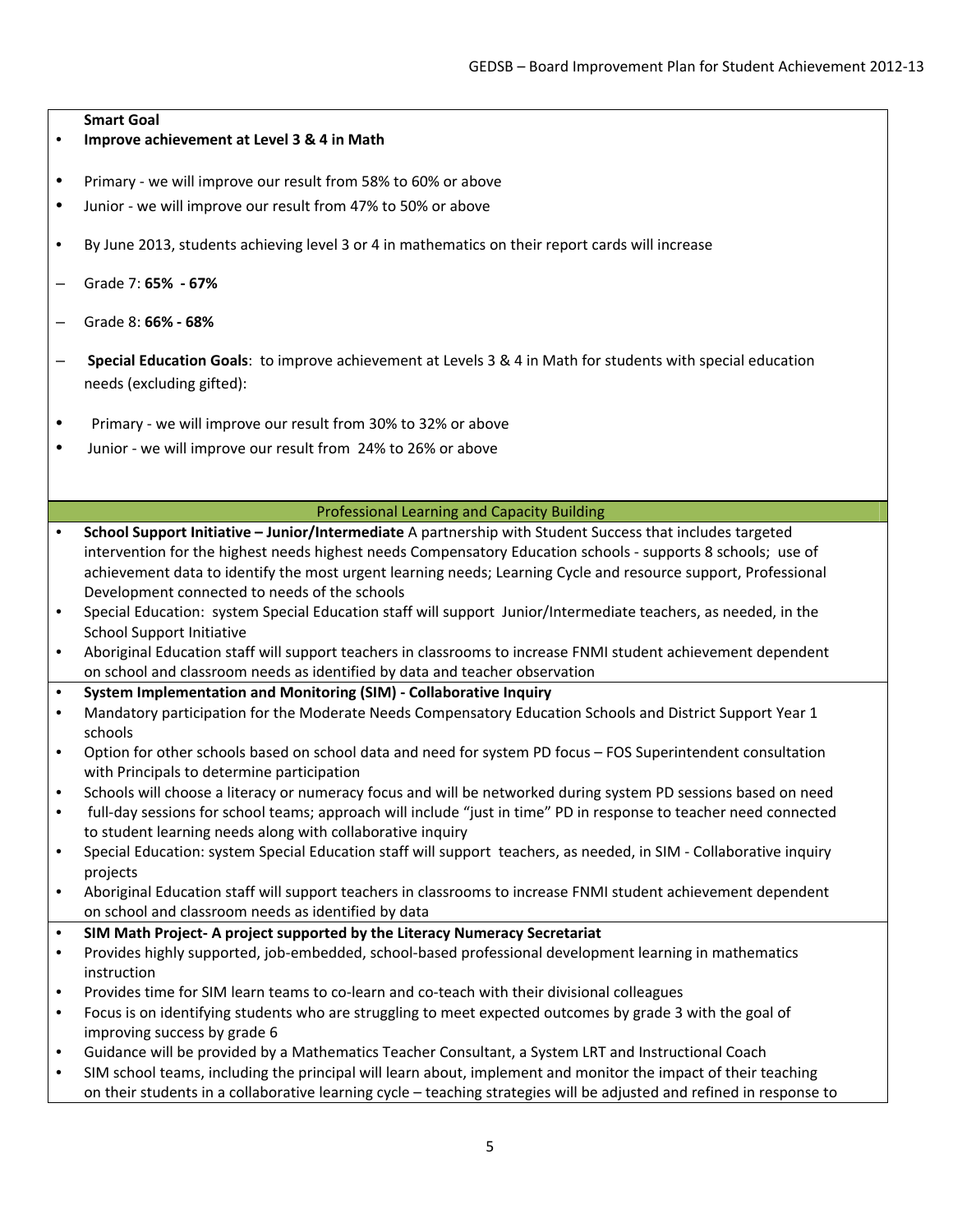|           | student progress                                                                                                  |
|-----------|-------------------------------------------------------------------------------------------------------------------|
|           |                                                                                                                   |
| $\bullet$ | <b>Learning Cycles</b>                                                                                            |
| $\bullet$ | All schools will complete 2 Learning Cycles based on data that identifies that most urgent learning need of       |
|           | students                                                                                                          |
| $\bullet$ | Learning Cycle work will involve an exploration of current student work and teacher instructional practice        |
|           | connected to critical thinking expectations                                                                       |
| $\bullet$ | Aboriginal Education staff will meet with teachers of the Compensatory Education Schools, twice per learning      |
|           | cycle to assist with FNMI student achievement                                                                     |
| $\bullet$ | <b>Student Work Study</b>                                                                                         |
| $\bullet$ | Will involve 8 schools and provided intensive support in literacy and numeracy with a focus on students achieving |
|           | at Level 2 in an effort to determine which instructional strategies will support movement to<br>Level 3           |
|           | Special Education: professional development connected to Learning for All 2011 will be provided to teachers by    |
|           | Special Education system staff                                                                                    |
| $\bullet$ | <b>First Steps in Math</b>                                                                                        |
| $\bullet$ | continued training and implementation for teachers Grades 3 to 6                                                  |
| $\bullet$ | teachers will gain and enhance knowledge on the developmental continuum in mathematics to help pinpoint           |
|           | student learning needs and determine appropriate instructional strategies                                         |
| $\bullet$ | Aboriginal Education staff will work with teachers to provide FNMI teaching strategies, FNMI learning strategies, |
|           | and FNMI resources                                                                                                |
| $\bullet$ | JUMP Math Research Project - Grade 2 and Grade 5 classes at selected schools                                      |
| $\bullet$ | Approximately 25 schools will implement the JUMP math resource while approximately 25 other schools will          |
|           | receive targeted mathematics PD                                                                                   |
| $\bullet$ | Elementary Family of School meetings will include Principal Learn Teams (PLTs)                                    |
| $\bullet$ | Math Learning Cycles will be an area of focus for PLTs                                                            |
| $\bullet$ | Aboriginal Education staff with meet with Principals of the 8 Compensatory Education Schools, 2 schools in        |
|           | Haldimand and 2 schools in Norfolk to provide information regarding FNMI instructional practices for inclusion in |
|           | the SIP                                                                                                           |
| $\bullet$ | Co-ordinate with Elementary Program in First Steps in Math training for grade 7 teachers as well as               |
|           | implementing Ministry MathGains strategies 7-10.                                                                  |
|           | Continued training for grade 7 and 8 teachers in First Steps in Math (FSiM).                                      |
| $\bullet$ | School Support Initiative - Junior Intermediate (SSI-JI) - A partnership with elementary program team to          |
|           | address lowest areas of performance in five math strands and three language strands in 8 compensatory             |
|           | elementary schools by utilizing the SSI framework.                                                                |
| $\bullet$ | Special Education: system Special Education staff will support Junior/Intermediate teachers, as needed, in the    |
|           | School Support Initiative.                                                                                        |
| $\bullet$ | Aboriginal Education Staff will support teachers in classrooms to increase FNMI student achievement               |
| $\bullet$ | Develop a Cross Panel Resource for Math (CPR-M) grade 7 to grade 9. This will be a companion resource to the      |
|           | CPR resource for literacy.                                                                                        |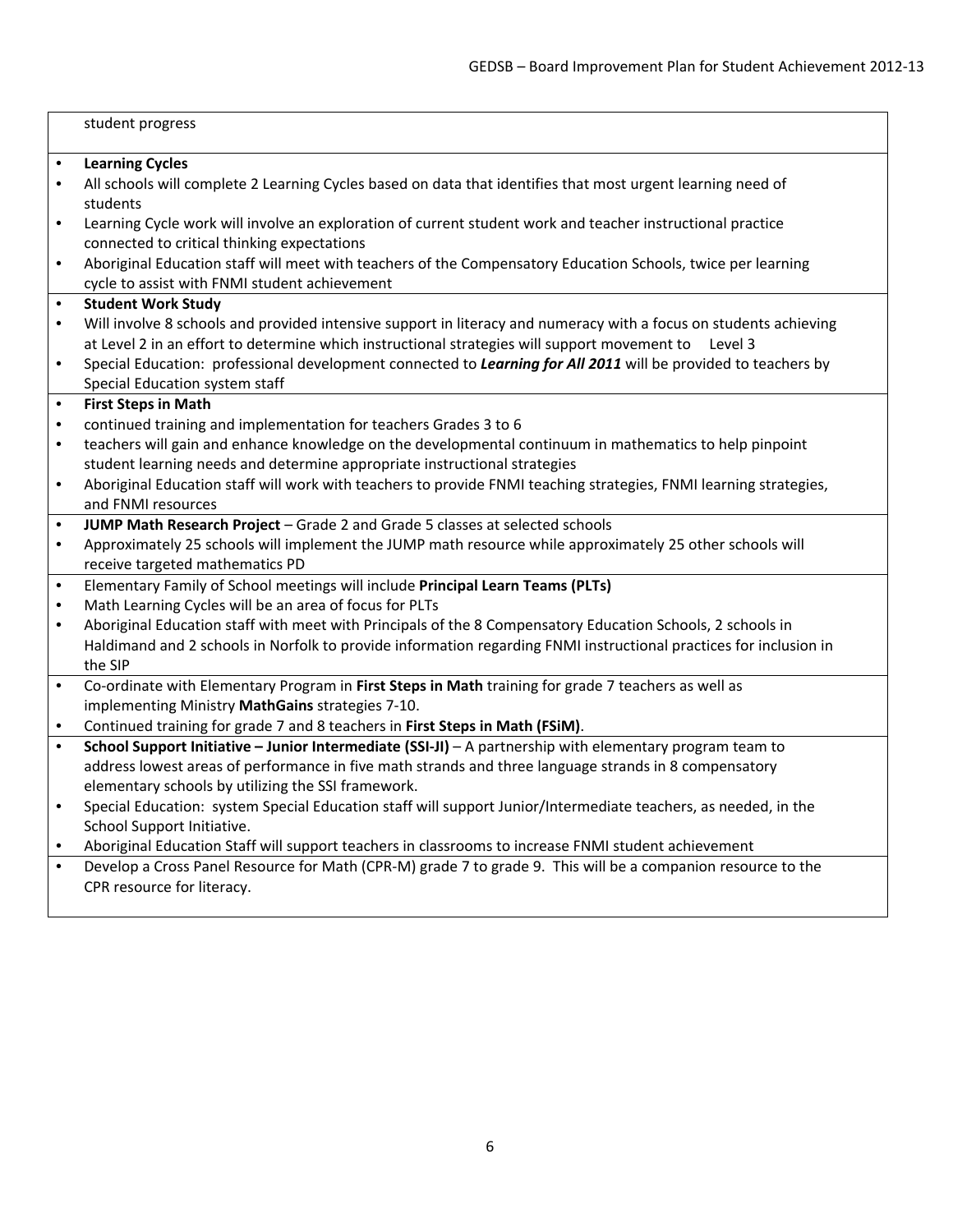Level 3 and 4 Math 3‐8

| <b>Resources</b>                                                                                                                                                                                                                                                                                                                                                                                                                                                                                                                                                                                                                                                                                                                                                                                                                                                                                                                                                                                                                                                                                                                          | <b>Monitoring</b>                                                                                                                                                                                                                                                                                                                                                                                                                                                                                                                                                                                                                                                                                                                                                                                                                                                                                                     | <b>Evaluation</b>                                                                                                                                                                                                                                                                                                                                                                    |
|-------------------------------------------------------------------------------------------------------------------------------------------------------------------------------------------------------------------------------------------------------------------------------------------------------------------------------------------------------------------------------------------------------------------------------------------------------------------------------------------------------------------------------------------------------------------------------------------------------------------------------------------------------------------------------------------------------------------------------------------------------------------------------------------------------------------------------------------------------------------------------------------------------------------------------------------------------------------------------------------------------------------------------------------------------------------------------------------------------------------------------------------|-----------------------------------------------------------------------------------------------------------------------------------------------------------------------------------------------------------------------------------------------------------------------------------------------------------------------------------------------------------------------------------------------------------------------------------------------------------------------------------------------------------------------------------------------------------------------------------------------------------------------------------------------------------------------------------------------------------------------------------------------------------------------------------------------------------------------------------------------------------------------------------------------------------------------|--------------------------------------------------------------------------------------------------------------------------------------------------------------------------------------------------------------------------------------------------------------------------------------------------------------------------------------------------------------------------------------|
| <b>EPO Grants</b><br>Collaborative Inquiry for<br>Learning - Mathematics<br><b>Building Capacity for</b><br>$\bullet$<br><b>Effective Math Instruction 7-</b><br>12<br>Capacity Building for<br>Differentiated Instruction 7-<br>12<br><b>Student Success &amp; Cross</b><br><b>Panel Teams</b><br><b>Documents</b><br><b>School Effectiveness</b><br>$\bullet$<br>Framework<br><b>Growing Success</b><br>$\bullet$<br><b>Education for All</b><br><b>Ontario FNMI Education Policy</b><br>Framework<br><b>Building Bridges to Success for</b><br><b>FNMI Students</b><br><b>Ministry Resources</b><br>Homework Help<br><b>Math GAINS</b><br><b>Human Resources</b><br><b>Instructional Coaches</b><br>Primary/Junior Teacher<br>٠<br>Consultants<br><b>Special Ed Teacher Consultants</b><br>and Support Staff<br>Lead EA for SEA<br>Intermediate Teacher<br>Consultants<br>eLC<br>Ed Tech Team<br><b>Mathematics Teacher</b><br>٠<br>Consultant<br>System LRT for LNS Math<br>Project<br>Native Support and Teaching<br>Staff<br>Other<br><b>FNMI Community Partnership</b><br>Grants<br><b>STEP Assessment and Reception</b><br>Centre | $\bullet$<br>Superintendent School<br>Visits / SIP monitoring<br>process<br>Principal Leaders working<br>$\bullet$<br>with Support Staff<br>Principal monitors<br>$\bullet$<br>implementation of<br>School Improvement Plan<br>Through FSiM, teachers<br>$\bullet$<br>monitor student work<br>Marker Student work<br>$\bullet$<br>through CSI initiative -<br>tracking selected<br>students to assess the<br>impact of<br>implementation of<br>selected instructional<br>strategies<br><b>Teacher Efficacy Surveys</b><br>$\bullet$<br>related to SEF Indicators<br>1.1, 1.2 and 4.2<br>Monthly School Resource<br>$\bullet$<br>Team meetings focus on<br>Assistive Technology,<br>Special Equipment<br>Amount (SEA) data and<br><b>IEPs</b><br>Family of Schools<br>$\bullet$<br>Meetings<br>Secondary School<br>$\bullet$<br>Effectiveness Framework<br>visits<br>Summary Reports on<br>Aboriginal Self ID students | $\bullet$<br>BIPSA Mid-Year Report -<br>February 25 <sup>th</sup> Board<br>Meeting<br>Progress report data<br>$\bullet$<br>Term 1 and 2 Report Card<br>Data<br>$\bullet$<br>Baseline data for IEPs, use<br>of Assistive Technology and<br>SEA use data<br><b>FNMI Grant Summary Reports</b><br>٠<br>Pre- and post- FSiM<br>$\bullet$<br>attitudes and beliefs survey<br>for teachers |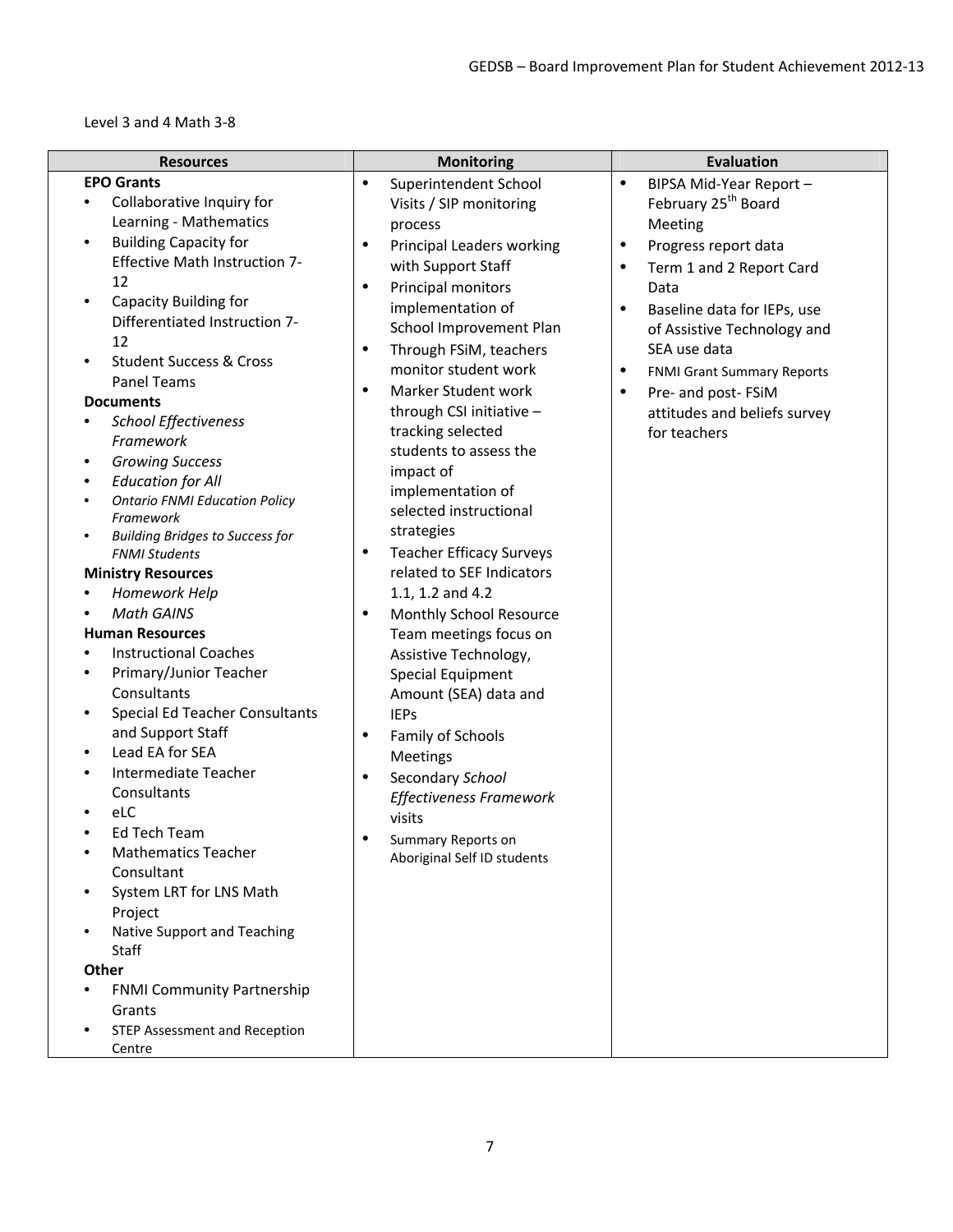#### **Smart Goal – Credit Accumulation**

• **Improve achievement in credit accumulation**.

By June 2013, credit accumulation for students enrolled in Grade 9 and 10 will increase

- Accumulation of 8/8 credits in grade 9 from 82% to 84%
- Accumulation of 16/16 credits in grade 10 from 69% to 71%

**Special Education SMART Goal:** to improve credit accumulation rates for students with special education needs (excluding Gifted):

- **Accumulation of 8/8 credits in Grade 9 from 59% to 61%**
- **Accumulation of 16/16 credits in Grade 10 from 38% to 40%**

## Professional Learning and Capacity Building

- **School Support Initiative (SSI)** supports 6 Group One schools; 8 Group Two schools. The majority of projects will land in grade 9 and 10 Applied-level programs in math or English; however, some schools now have crosscurricular projects to address areas of highest need.
- Special Education: system Special Education staff will support principals and teachers, as needed, in the School Support Initiative
- Aboriginal Education staff will support teachers in classrooms to increase FNMI student achievement
- **School Effectiveness Framework** visits enter the second cycle this year. Visits will take place in five secondary schools to highlight consistent indicators of effectiveness in each building to determine that initial areas of need identified during the first SEF visit have been addressed. The SEF team supports principals and schools in understanding and implementing successful practices in teaching and learning.
- Aboriginal Education staff will support capacity building for schools involved in SEF.
- **Assessment For Learning (AFL)** Project is in the fourth and fifth semesters of a five‐semester plan to support principals, department heads, and teachers in implementing the Board Policy on *Growing Success*. Semester four and five will focus more directly on classroom teachers.
- Promote the STEP assessment as an assessment tool for ELL students including former Native Language students from First Nation communities
- Develop and implement protocol for teachers to use the STEP assessment as an AFL tool for ELL students including students who are Native Language speakers from First Nations communities
- Cross Panel Resource (CPR) and math alignment (instruction and assessment) on Six Nations.
- Aboriginal Education staff will work with Secondary Program staff to support the Cross Panel Resource and math alignment on Six Nations
- Expand **MPSS Turning Point** (at ILA) and **HSS SWAC** programs on Six Nations
- Evaluate existing Alternative Education Programs such as Newstart and GELA Nations, for effectively increasing success rates of Tuition Agreement students.
- Aboriginal Education staff will work with Secondary Program to support a GELA review that will examine alternative programs and related strategies with a focus on FNMI specific strategies that support student success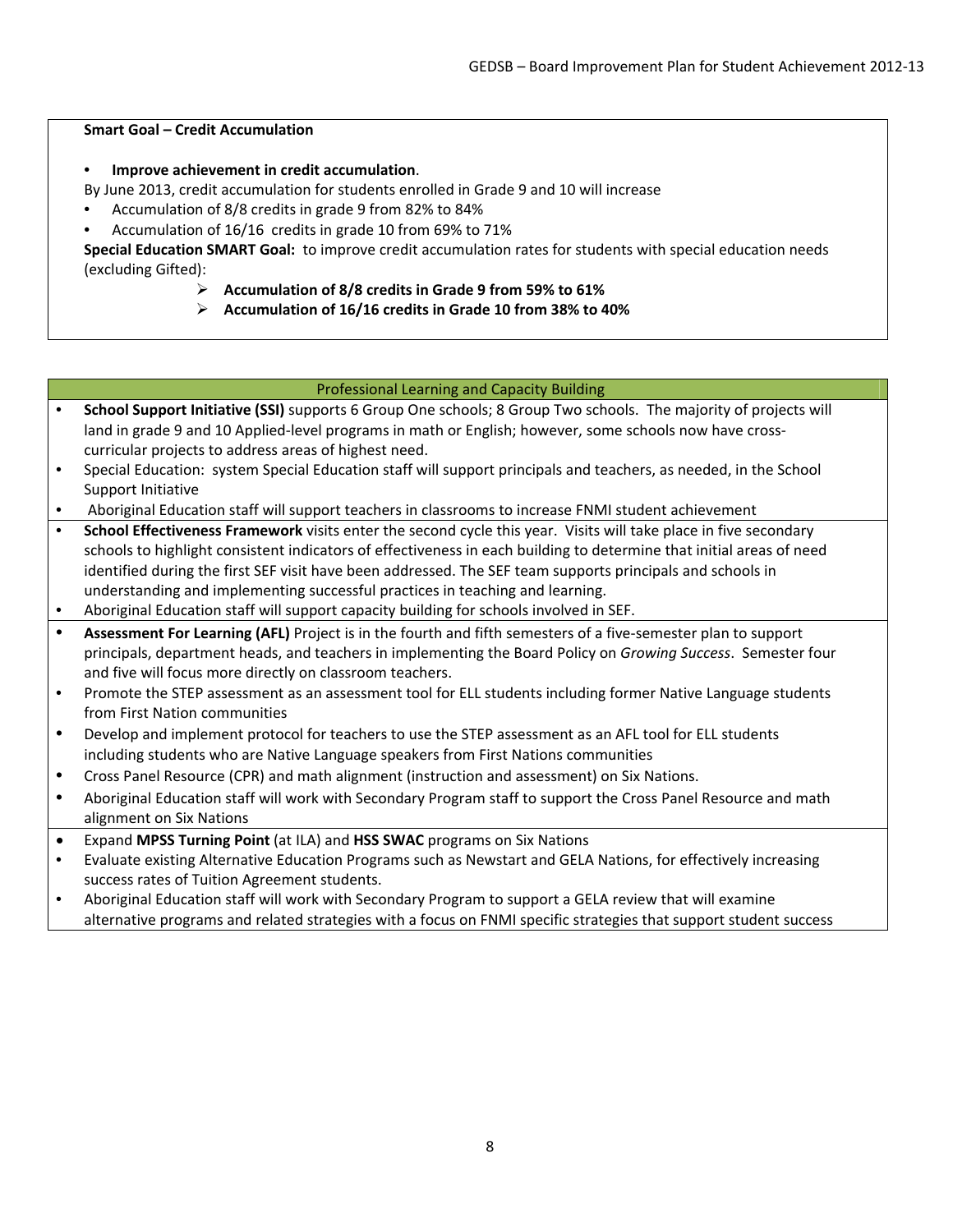## Credit Accumulation

| <b>Resources</b>                                                                    | <b>Monitoring</b>                                                                         | <b>Evaluation</b>                                                               |
|-------------------------------------------------------------------------------------|-------------------------------------------------------------------------------------------|---------------------------------------------------------------------------------|
| <b>EPO Grants</b>                                                                   |                                                                                           |                                                                                 |
| 7-12 Differentiated Instruction<br>Professional Learning Strategy                   | ٠<br>Secondary School Effectiveness<br>Framework visits                                   | $\bullet$<br>BIPSA Mid-Year Report -<br>February 25 <sup>th</sup> Board Meeting |
| <b>Effective Math Instruction</b>                                                   | ٠<br>Superintendent School Visits /                                                       | Midterm and final Semester 1<br>$\bullet$                                       |
| Instruction in Literacy for                                                         | SIP monitoring process                                                                    | and 2 Report Card Data                                                          |
| Adolescents                                                                         | ٠<br>Principal monitors<br>implementation of School                                       | $\bullet$<br>SSI data tracking                                                  |
| Collaborative Inquiry for<br>Instructional Impact                                   | Improvement Plan                                                                          | $\bullet$<br><b>SWAC and Turning Point Six</b>                                  |
| Cross Panel Teams - Supporting<br>Transition                                        | Principal Leaders working with<br><b>Support Staff</b>                                    | Nations enrolment, credit<br>accumulation and graduation<br>data                |
| 12 and 12+ Funding                                                                  | $\bullet$<br><b>Family of Schools Meetings</b>                                            | $\bullet$                                                                       |
| <b>Other Funding Sources</b>                                                        | ٠<br>Principals and department heads                                                      | Data relating to after school<br>programs                                       |
| <b>School Success Initiative Funding</b><br><b>Documents</b>                        | share implementation of<br><b>Growing Success: Assessment</b><br>for, as, and of learning | $\bullet$<br><b>Annual Tuition Agreement</b><br><b>Report Data</b>              |
| School Effectiveness Framework                                                      | $\bullet$<br><b>School-based Student Success</b>                                          | $\bullet$<br><b>SWAC and Turning Point Six</b>                                  |
| <b>Growing Success</b>                                                              | <b>Teachers and Student Success</b>                                                       | Nations enrolment, credit                                                       |
| Learning for All K-12                                                               | Teams monitor student progress                                                            | accumulation and graduation                                                     |
| <b>IEP Resource Guide</b>                                                           | ٠<br><b>SWAC and Turning Point Six</b>                                                    | data                                                                            |
| <b>IEP Exemplars and Resources</b>                                                  | Nations monitored by principals<br>of MPSS and HSS                                        | $\bullet$<br><b>FNMI Grant Summary Reports</b>                                  |
| <b>Ontario FNMI Education Policy</b><br>Framework                                   | ٠<br>Summary Reports on Aboriginal<br>Self ID students                                    | $\bullet$<br>Baseline data for IEPs, Assistive<br>Technology and SEA use data   |
| Building Bridges to Success for<br><b>FNMI Students</b>                             | $\bullet$<br><b>GEDSB Annual Tuition</b>                                                  |                                                                                 |
| <b>Ministry Resources</b>                                                           | Agreement Report to INAC and<br>Six Nations of the Grand River                            |                                                                                 |
| <b>AER GAINS</b>                                                                    | Territory                                                                                 |                                                                                 |
| <b>Human Resources</b>                                                              | ٠<br>Summary Reports on Aboriginal                                                        |                                                                                 |
| SSI coaches                                                                         | Self ID students                                                                          |                                                                                 |
| <b>External SSI coaches</b>                                                         | Native Advisor and Teacher                                                                |                                                                                 |
| Principals and Department Heads                                                     | <b>Consultant School Visits</b>                                                           |                                                                                 |
| <b>School Student Success Teachers</b><br>/ teams                                   | ٠<br>Native Guidance and Attendance<br>Counsellors                                        |                                                                                 |
| <b>Educational Technology project</b><br>for Canadian and World Studies             | $\bullet$<br><b>IEP Audit</b><br>٠<br>Tracking and follow-up of SEA                       |                                                                                 |
| Student Success Principal Leader,<br>Teacher Consultants and<br>Program Coordinator | trained staff and students<br>Resource Team focus on                                      |                                                                                 |
| Lead EA for SEA                                                                     | Assistive Technology and SEA<br>Evaluation                                                |                                                                                 |
| Spec Ed Teacher Consultants                                                         |                                                                                           |                                                                                 |
| Native Support and Teaching                                                         |                                                                                           |                                                                                 |
| Staff                                                                               |                                                                                           |                                                                                 |
| Other                                                                               |                                                                                           |                                                                                 |
| FNMI Community Partnership Grants                                                   |                                                                                           |                                                                                 |
| $\bullet$<br><b>STEP Assessment and Reception Centre</b>                            |                                                                                           |                                                                                 |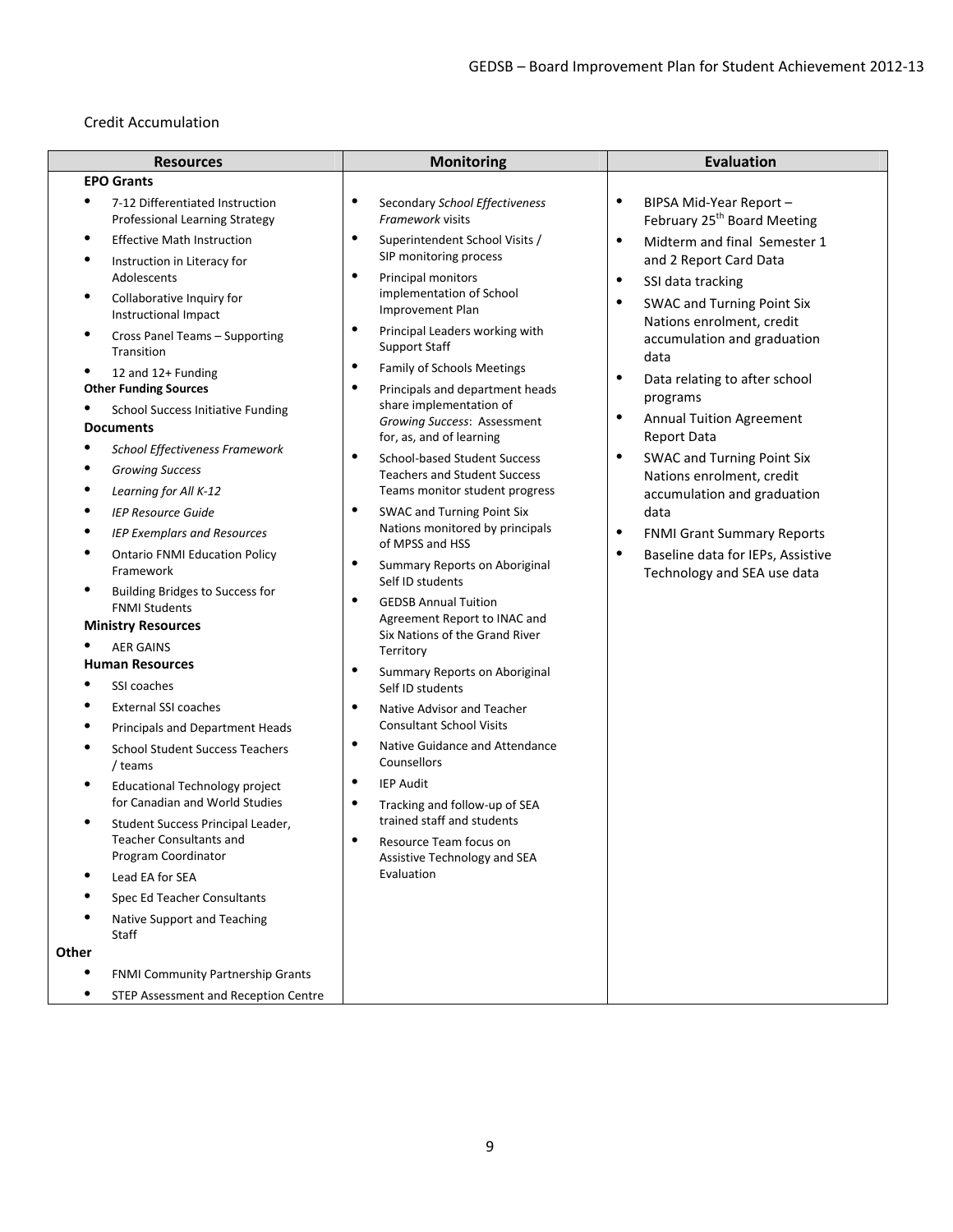#### **Smart Goal – Grade 9 to 12 Mathematics**

- Improve achievement in Grades 9-12 mathematics. Program and instruction will focus on problem-solving and **an understanding of how students learn mathematics**
- By June 2013, students achieving level 3 or 4 in EQAO's Grade 9 Assessment of mathematics will increase
- Students in applied grade 9 math will improve from 44% to 46% achieving the provincial standard
- Students in academic grade 9 math will improve from 78% to 80% achieving the provincial standard

Special Education SMART Goal: to improve level 3 & 4 EQAO Math assessment results for students with special **education needs (excluding Gifted)** 

- **Applied Grade 9 Math – from 28% to 30%**
- **Academic Grade 9 Math – from 75% to 77%**

#### Professional Learning and Capacity Building

- **School Support Initiative (SSI)** supports 6 Group One schools; 8 Group Two schools. The majority of projects will land in grade 9 and 10 Applied-level programs in math or English; however, some schools now have crosscurricular projects to address areas of highest need.
- Special Education: system Special Education staff will support principals and teachers, as needed, in the School Support Initiative
- Aboriginal Education staff will support teachers in classrooms to increase FNMI student achievement
- FNMI/ELL student data will be used to ensure that SSI teams and principals are effectively meeting specific needs of FNMI /ELL students
- SSI model will be shared with First Nations communities.
- Aboriginal Education staff will work with Student Success Initiative Staff to support SSI with First Nations **Communities**
- On‐going utilization of Ministry **MathGains** strategies 7‐10.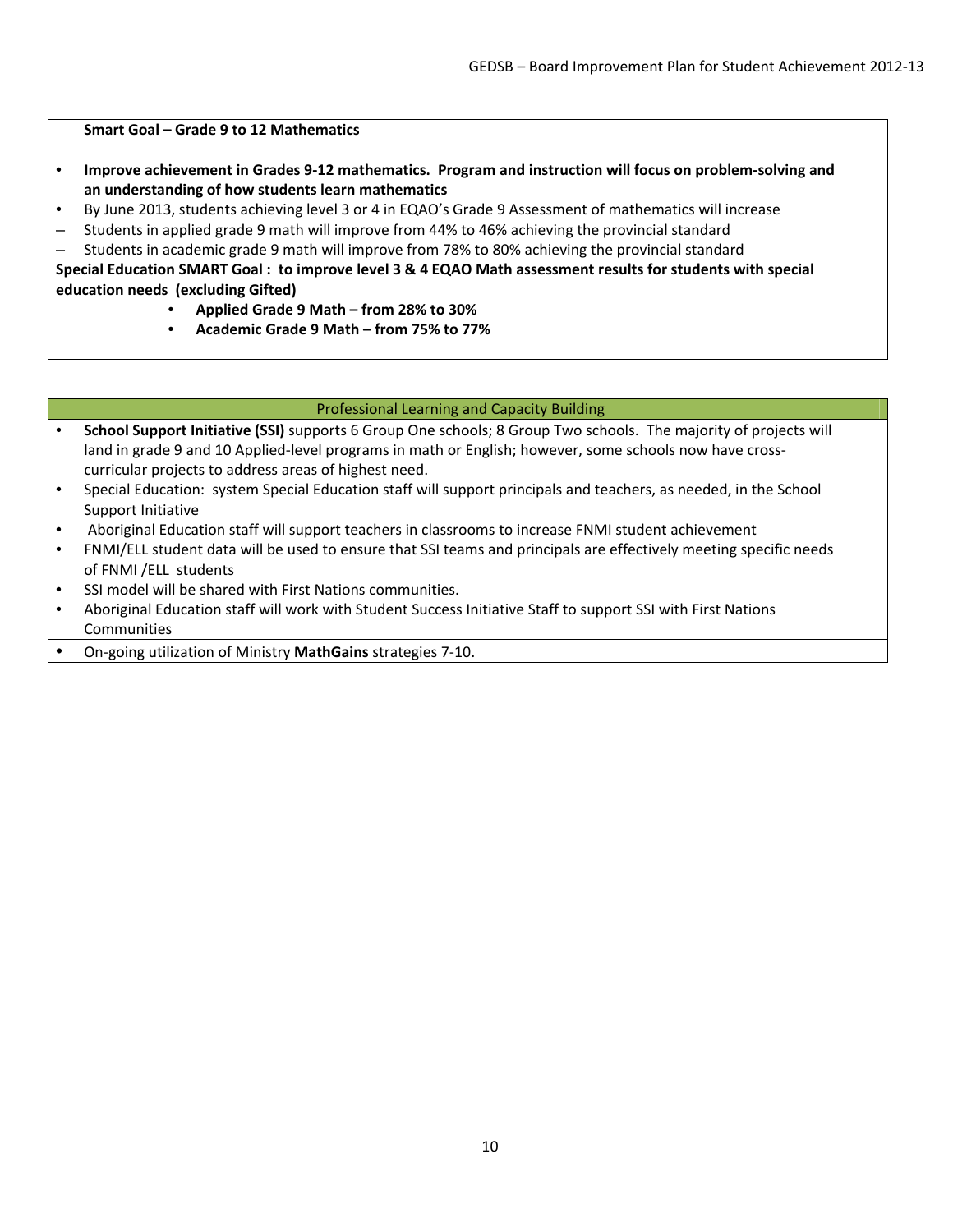## 9‐12 Math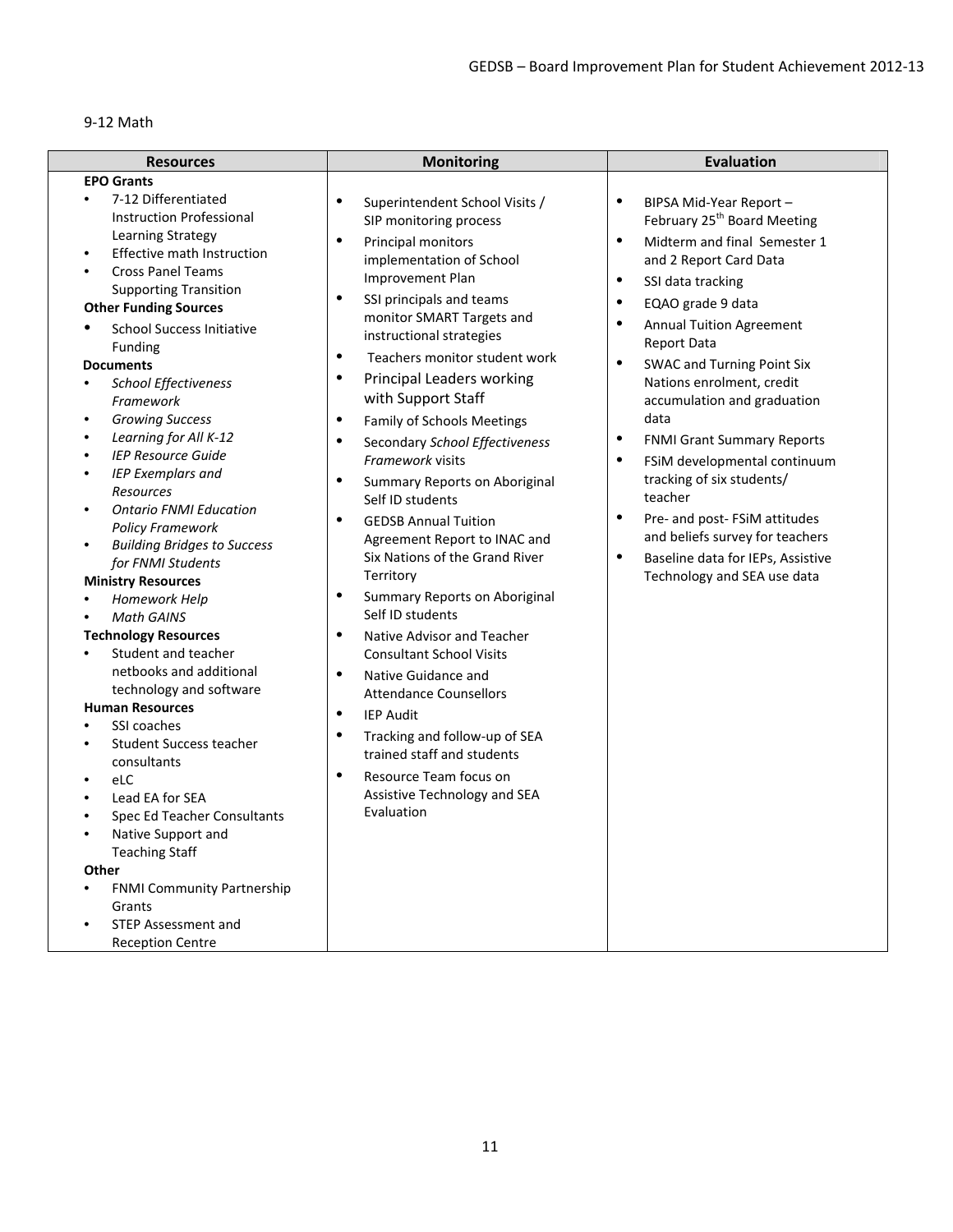#### **Smart Goal – Improve Achievement in Literacy**

#### • **Improve achievement in literacy to support credit accumulation and graduation rates**.

 By June 2013, students in Grade 10 Applied English achieving the Literacy Graduation Requirement on the Grade 10 OSSLT will increase from 52% to 54%

**Special Education Goal**: to improve results for first time eligible students with special education needs (excluding gifted) on the OSSLT from 37% to 39% or above.

#### Professional Learning and Capacity Building

- **School Support Initiative (SSI)** supports 6 Group One schools; 8 Group Two schools. The majority of projects will land in grade 9 and 10 Applied-level programs in math or English; however, some schools now have crosscurricular projects to address areas of highest need. As schools experience success in initial math projects, more schools have moved to projects which focus on grade 9 and 10 English and cross-curricular projects.
- **School Support Initiative – Special Education (SSI‐SE)** will focus on grade 10 students who are identified as Learning Disabled (LD).
- School Support Initiative Special Education (SSI-SE) will focus on grade 10 students who are identified as Learning Disabled (LD) , and their teachers, in order to develop capacity in the use of Assistive technology (AT) in preparation for the OSSLT
- FNMI/ELL student data will be used to ensure that SSI teams and principals are effectively meeting specific needs of FNMI /ELL students.
- Special Education: A Grade 9 pilot project for students with Special Equipment Amount (SEA) computers, and their teachers, will focus on the use of assistive technology as a means to engage and support learners in the classroom.
- The **Cross Panel Resource** for Literacy will be implemented for grades 7 10 teachers to support teaching and learning on the Newspaper Article.
- Continue **eReader/MP3** program in three English 1P classes with focus on guided reading and expand program to additional classes.
- Provide Turning Point sites with eReader technology to assist struggling readers.
- Develop a **Grade 9 and 10 Curriculum Map** to ensure coherence and alignment with the essential elements of the OSSLT.